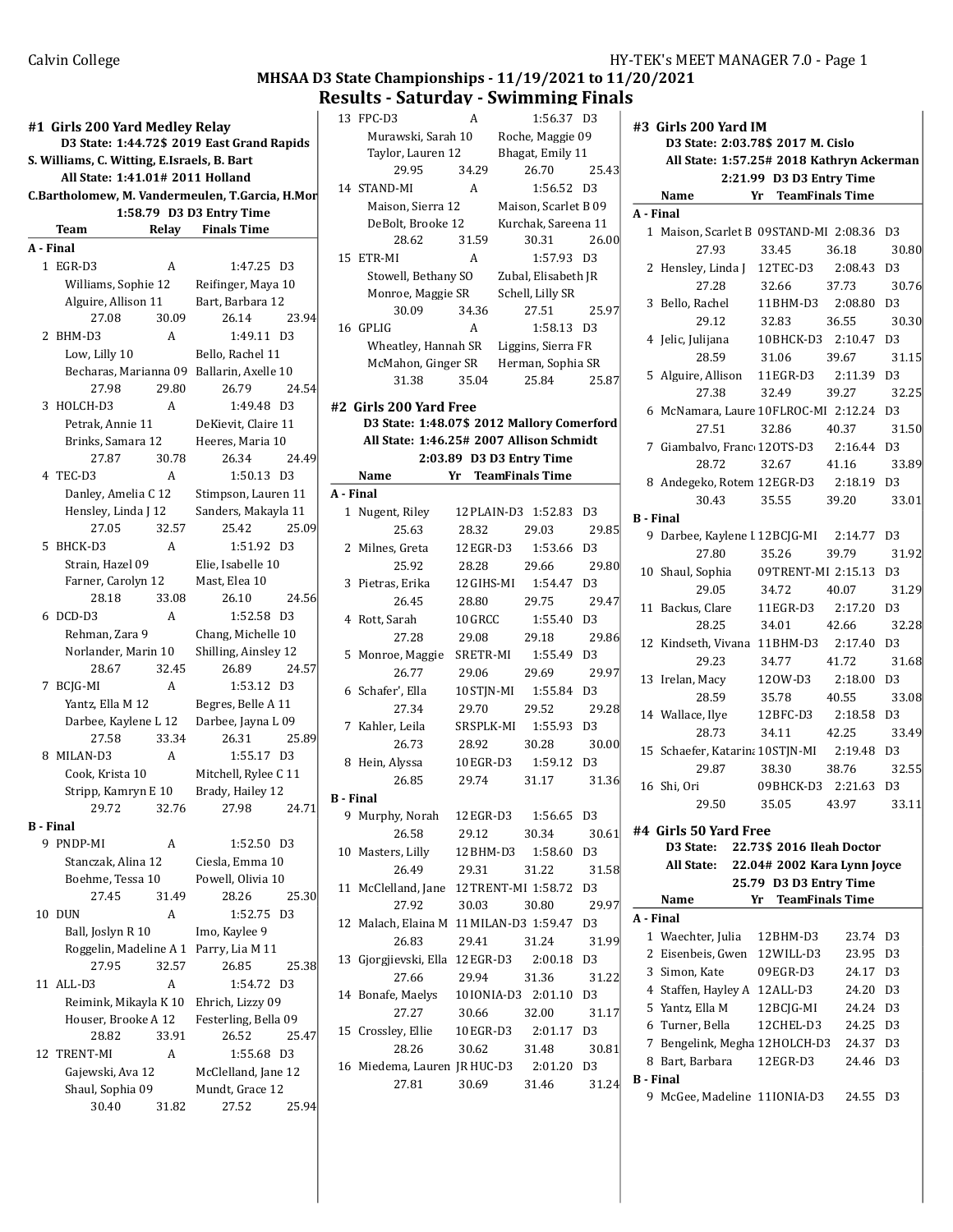#### MHSAA D3 State Championships - 11/19/2021 to 11/20/2021 Results - Saturday - Swimming Finals

|              | B - Final  (#4 Girls 50 Yard Free)              |                              |          |                |
|--------------|-------------------------------------------------|------------------------------|----------|----------------|
|              | *10 Mast, Elea                                  | 10BHCK-D3                    | 24.66    | D3             |
|              | *10 Carpenter, Grace 11GRCH-D3                  |                              | 24.66    | D <sub>3</sub> |
|              | 12 Williams, Annabe 10 MILAN-D3                 |                              | 24.88    | D <sub>3</sub> |
|              | 13 Winkle, Kristin 12 GRCH-D3                   |                              | 24.94    | D <sub>3</sub> |
|              | 14 Brady, Hailey                                | 12 MILAN-D3                  | 25.19    | D <sub>3</sub> |
|              | 15 Heeres, Maria                                | 10HOLCH-D3                   | 25.25    | D <sub>3</sub> |
| 16           | Higgins, Lily                                   | 12 DCD-D3                    | 25.59 D3 |                |
|              | #6 Girls 100 Yard Fly                           |                              |          |                |
|              | D3 State: 54.88\$ 2019 Alysa Wager              |                              |          |                |
|              | All State: 53.73# 2017 Morgan Kraus             |                              |          |                |
|              |                                                 | 1:03.49 D3 D3 Entry Time     |          |                |
|              | Name                                            | <b>TeamFinals Time</b><br>Yr |          |                |
| A - Final    |                                                 |                              |          |                |
| $\mathbf{1}$ | McNamara, Laure 10 FLROC-MI<br>26.53            | 29.70                        | 56.23    | D <sub>3</sub> |
|              | 2 McMahon, Ginger SRGPLIG<br>26.37              | 31.29                        | 57.66    | D <sub>3</sub> |
|              | 3 Ciesla, Emma 10 PNDP-MI<br>27.68              | 31.23                        | 58.91    | D3             |
|              | 4 Houser, Brooke A 12 ALL-D3<br>27.29           | 31.82                        | 59.11    | D <sub>3</sub> |
|              | 5 McLaughlin, Eryn 10 BHCK-D3<br>27.66          | 31.89                        | 59.55    | D <sub>3</sub> |
|              | 6 Farner, Carolyn 12 BHCK-D3<br>27.80           | 31.76                        | 59.56    | D <sub>3</sub> |
|              | 7 Alguire, Allison 11EGR-D3<br>27.87            |                              | 59.86    | D <sub>3</sub> |
| 8            | Taylor, Lauren<br>27.63                         | 31.99<br>12 FPC-D3           | 59.89    | D <sub>3</sub> |
| B - Final    |                                                 | 32.26                        |          |                |
|              | 9 Danley, Amelia C 12TEC-D3                     |                              | 59.63    | D <sub>3</sub> |
|              | 27.57                                           | 32.06                        |          |                |
| 10           | Carpenter, Grace 11 GRCH-D3<br>27.99            | 31.81                        | 59.80    | D3             |
| 11           | Darbee, Kaylene I 12 BCJG-MI<br>27.83           | 32.55                        | 1:00.38  | D <sub>3</sub> |
|              | 12 Reifinger, Maya 10EGR-D3 1:00.40 D3<br>28.66 | 31.74                        |          |                |
|              | 13 Backus, Clare<br>27.92                       | 11 EGR-D3<br>32.77           | 1:00.69  | D3             |
|              | 14 Irelan, Macy<br>28.35                        | 120W-D3<br>32.99             | 1:01.34  | D3             |
|              | 15 Brinks, Samara 12 HOLCH-D3 1:01.92<br>28.01  | 33.91                        |          | D3             |
|              | 16 Bonafe, Maelys 10IONIA-D3 1:01.95<br>28.54   | 33.41                        |          | D3             |
|              | #7 Girls 100 Yard Free                          |                              |          |                |
|              | D3 State: 50.23\$ 2018 Sophie Housey            |                              |          |                |
|              | All State: 48.59# 2002 Kara Lynn Joyce          |                              |          |                |
|              |                                                 | 56.49 D3 D3 Entry Time       |          |                |
|              | Name                                            | Yr TeamFinals Time           |          |                |
| A - Final    |                                                 |                              |          |                |
|              | 1 Waechter, Julia 12 BHM-D3                     |                              | 51.06 D3 |                |
|              | 24.52                                           | 26.54                        |          |                |
|              |                                                 |                              |          |                |

|                  | 2 Simon, Kate                              | 09 EGR-D3                | 51.94 D3               |       |                  | 5 Chandler, Amelia 11EGR-D3             |                       | 5:15.63    | D3             |
|------------------|--------------------------------------------|--------------------------|------------------------|-------|------------------|-----------------------------------------|-----------------------|------------|----------------|
|                  | 24.83                                      | 27.11                    |                        |       |                  | 27.70                                   | 30.48                 | 31.68      | 32             |
|                  | 3 Staffen, Hayley A 12 ALL-D3              |                          | 52.19 D3               |       |                  | 32.34                                   | 32.33                 | 32.29      | 3 <sup>2</sup> |
|                  | 24.87                                      | 27.32                    |                        |       |                  | 32.72                                   | 31.16                 |            |                |
|                  | 4 Milnes, Greta                            | 12EGR-D3                 | 52.37 D3               |       |                  | 6 Milnes, Anna                          | 12 EGR-D3             | 5:18.87    | D <sub>3</sub> |
|                  | 25.30                                      | 27.07                    |                        |       |                  | 28.12                                   | 30.79                 | 31.71      | 32             |
|                  | 5 Eisenbeis, Gwen 12 WILL-D3               |                          | 52.38 D3               |       |                  | 32.29                                   | 32.46                 | 32.59      | 3 <sup>2</sup> |
|                  | 24.72                                      | 27.66                    |                        |       |                  | 33.14                                   | 32.69                 |            |                |
|                  | 6 Turner, Bella                            | 12 CHEL-D3               | 52.78 D3               |       |                  | 7 McLaughlin, Eryn 10BHCK-D3 5:19.74    |                       |            | D <sub>3</sub> |
|                  | 24.89                                      | 27.89                    |                        |       |                  | 28.58                                   | 31.57                 | 32.07      | 3 <sub>2</sub> |
|                  | 7 Williams, Sophie 12EGR-D3                |                          | 53.70 D3               |       |                  | 32.11                                   | 32.45                 | 32.93      | 3 <sup>3</sup> |
|                  | 25.54                                      | 28.16                    |                        |       |                  | 33.31                                   | 31.03                 |            |                |
|                  | 8 Bengelink, Megha 12 HOLCH-D3             |                          | 53.97 D3               |       |                  | 8 Shaul, Sophia                         | 09TRENT-MI 5:21.39    |            | D3             |
|                  | 25.74                                      | 28.23                    |                        |       |                  | 27.82                                   | 29.76                 | 31.24      | 3 <sup>2</sup> |
| <b>B</b> - Final |                                            |                          |                        |       |                  | 32.84                                   | 32.92                 | 33.42      | 3 <sup>2</sup> |
|                  | 9 Hensley, Linda J 12TEC-D3                |                          | 52.92 D3               |       |                  | 34.44                                   | 32.76                 |            |                |
|                  | 25.45                                      | 27.47                    |                        |       | <b>B</b> - Final |                                         |                       |            |                |
|                  | 10 Williams, Annabe 10 MILAN-D3            |                          | 53.52 D3               |       |                  | 9 Monroe, Maggie                        | SRETR-MI              | 5:17.10    | D <sub>3</sub> |
|                  | 25.74                                      | 27.78                    |                        |       |                  | 27.87                                   | 30.57                 | 31.41      | 3 <sup>2</sup> |
|                  | 11 Rott, Sarah                             | 10GRCC                   | 53.64 D3               |       |                  | 32.34                                   | 32.58                 | 32.65      | 3 <sup>2</sup> |
|                  | 25.64                                      | 28.00                    |                        |       |                  | 32.86                                   | 32.11                 |            |                |
|                  | 12 Murphy, Norah                           | 12EGR-D3                 | 53.99 D3               |       |                  | 10 Malach, Elaina M 11 MILAN-D3 5:18.53 |                       |            | D3             |
|                  | 25.67                                      | 28.32                    |                        |       |                  | 28.26                                   | 31.18                 | 31.81      | 32             |
|                  | 13 Winkle, Kristin                         | 12 GRCH-D3               | 54.05 D3               |       |                  | 32.84                                   | 32.78                 | 32.91      | 3 <sub>2</sub> |
|                  | 25.64                                      | 28.41                    |                        |       |                  | 32.50                                   | 31.35                 |            |                |
|                  | 14 Mast, Elea                              | 10BHCK-D3                | 54.22 D3               |       |                  | 11 Rhoney, Phoebe I 11 MILAN-D3 5:18.84 |                       |            | D3             |
|                  | 26.06                                      | 28.16                    |                        |       |                  | 27.99                                   | 30.86                 | 31.92      | 32             |
|                  | 15 Ludema, Grace                           | 12 HAM-D3                | 54.64 D3               |       |                  | 32.84                                   | 32.80                 | 33.37      | 3 <sup>3</sup> |
|                  | 25.85                                      | 28.79                    |                        |       |                  | 32.28                                   | 31.10                 |            |                |
|                  | 16 Stanczak, Alina                         | 12 PNDP-MI               | 55.75 D3               |       |                  | 12 Hein, Alyssa                         | 10EGR-D3              | 5:21.46    | D <sub>3</sub> |
|                  | 26.02                                      | 29.73                    |                        |       |                  | 28.11                                   | 31.27                 | 32.10      | 3 <sup>2</sup> |
|                  |                                            |                          |                        |       |                  | 32.53                                   | 32.56                 | 33.07      | 3 <sup>3</sup> |
|                  | #8 Girls 500 Yard Free                     |                          |                        |       |                  | 33.06                                   | 32.79                 |            |                |
|                  | D3 State: 4:53.14\$ 2012 Mallory Comerford |                          |                        |       |                  | 13 Zhang, Emily                         | 12 BHCK-D3 5:23.56 D3 |            |                |
|                  | All State: 4:44.47# 2017 Lola Mull         |                          |                        |       |                  | 28.87                                   | 31.53                 | 32.79      | 3 <sub>2</sub> |
|                  |                                            | 5:36.19 D3 D3 Entry Time |                        |       |                  | 32.73                                   | 32.47                 | 32.73      | 3 <sup>3</sup> |
|                  | Name                                       | Yr                       | <b>TeamFinals Time</b> |       |                  | 34.03                                   | 32.52                 |            |                |
| A - Final        |                                            |                          |                        |       |                  | 14 Gjorgjievski, Ella 12 EGR-D3         |                       | 5:24.61 D3 |                |
|                  | 1 Nugent, Riley                            | 12 PLAIN-D3 5:04.35 D3   |                        |       |                  | 28.90                                   | 31.14                 | 32.59      | 3 <sup>2</sup> |
|                  | 26.79                                      | 29.48                    | 30.01                  | 30.58 |                  | 33.22                                   | 33.42                 | 33.19      | 33             |
|                  | 30.74                                      | 31.13                    | 31.57                  | 31.81 |                  | 33.32                                   | 32.41                 |            |                |
|                  | 31.52                                      | 30.72                    |                        |       |                  | 15 Harper, Sydney                       | 10 PLAIN-D3 5:27.13   |            | D <sub>3</sub> |
|                  | 2 Pietras, Erika                           | 12 GIHS-MI               | 5:06.86 D3             |       |                  | 29.00                                   | 32.03                 | 33.00      | 3 <sup>3</sup> |
|                  | 27.42                                      | 29.84                    | 30.72                  | 31.22 |                  | 33.51                                   | 33.75                 | 33.79      | 3 <sup>2</sup> |
|                  | 31.32                                      | 31.59                    | 31.19                  | 31.43 |                  | 33.72                                   | 31.84                 |            |                |
|                  | 31.44                                      | 30.69                    |                        |       |                  | 16 Linenfelser, Grace 11PNDP-MI         |                       | 5:34.73    | D <sub>3</sub> |
|                  | 3 Kahler, Leila                            | SR SPLK-MI               | 5:10.62 D3             |       |                  | 29.20                                   | 32.12                 | 32.71      | 3 <sup>2</sup> |
|                  | 27.39                                      | 29.74                    | 30.95                  | 31.64 |                  | 33.45                                   | 33.77                 | 34.19      | 35             |
|                  | 31.93                                      | 31.78                    | 32.01                  | 32.14 |                  | 36.06                                   | 35.02                 |            |                |
|                  | 32.29                                      | 30.75                    |                        |       |                  |                                         |                       |            |                |
|                  | 4 McClelland, Jane 12TRENT-MI 5:12.58 D3   |                          |                        |       |                  |                                         |                       |            |                |
|                  | 28.07                                      | 30.40                    | 31.07                  | 31.81 |                  |                                         |                       |            |                |
|                  | 31.74                                      | 32.04                    | 32.18                  | 32.08 |                  |                                         |                       |            |                |
|                  | 31.96                                      | 31.23                    |                        |       |                  |                                         |                       |            |                |
|                  |                                            |                          |                        |       |                  |                                         |                       |            |                |

|                  | 5 Chandler, Amelia 11EGR-D3 5:15.63 D3                                          |                                         |       |       |
|------------------|---------------------------------------------------------------------------------|-----------------------------------------|-------|-------|
|                  |                                                                                 | 27.70 30.48 31.68 32.11                 |       |       |
|                  |                                                                                 | 32.34 32.33 32.29 32.82                 |       |       |
|                  | 32.72 31.16                                                                     |                                         |       |       |
|                  | $32.72$ $31.12$<br>6 Milnes, Anna 12EGR-D3 5:18.87 D3<br>28.12 30.79 31.71 32.0 |                                         |       |       |
|                  |                                                                                 |                                         |       | 32.09 |
|                  |                                                                                 | 32.29 32.46 32.59 32.99                 |       |       |
|                  | 33.14 32.69                                                                     |                                         |       |       |
|                  | 7 McLaughlin, Eryn 10BHCK-D3 5:19.74 D3                                         |                                         |       |       |
|                  | 28.58                                                                           | 31.57 32.07                             |       | 32.05 |
|                  |                                                                                 | 32.11 32.45 32.93 33.64                 |       |       |
|                  | 33.31 31.03                                                                     |                                         |       |       |
|                  | 8 Shaul, Sophia 09TRENT-MI 5:21.39 D3                                           |                                         |       |       |
|                  |                                                                                 | 27.82 29.76 31.24 32.18                 |       |       |
|                  |                                                                                 | 32.84 32.92 33.42 34.01                 |       |       |
|                  | 34.44 32.76                                                                     |                                         |       |       |
| <b>B</b> - Final |                                                                                 |                                         |       |       |
|                  | 9 Monroe, Maggie SRETR-MI 5:17.10 D3<br>27.87 30.57 31.41 32.                   |                                         |       |       |
|                  |                                                                                 |                                         |       | 32.01 |
|                  |                                                                                 | 32.34 32.58 32.65 32.70                 |       |       |
|                  | 32.86 32.11                                                                     |                                         |       |       |
|                  | 10 Malach, Elaina M 11 MILAN-D3 5:18.53 D3                                      |                                         |       |       |
|                  |                                                                                 | 28.26 31.18 31.81 32.26                 |       |       |
|                  |                                                                                 | 32.84 32.78 32.91 32.64                 |       |       |
|                  | 32.50 31.35                                                                     |                                         |       |       |
|                  | 11 Rhoney, Phoebe I 11 MILAN-D3 5:18.84 D3                                      |                                         |       |       |
|                  | 27.99                                                                           | 30.86 31.92 32.49                       |       |       |
|                  | 32.84                                                                           | 32.80 33.37                             |       | 33.19 |
|                  | 32.28                                                                           | 31.10                                   |       |       |
|                  | 12 Hein, Alyssa                                                                 | 10EGR-D3 5:21.46 D3<br>31.27 32.10 32.5 |       |       |
|                  | 28.11                                                                           |                                         |       | 32.51 |
|                  |                                                                                 | 32.53 32.56 33.07                       |       | 33.46 |
|                  | 33.06 32.79                                                                     |                                         |       |       |
|                  | 13 Zhang, Emily 12BHCK-D3 5:23.56 D3                                            |                                         |       |       |
|                  |                                                                                 | 28.87 31.53 32.79 32.63                 |       |       |
|                  |                                                                                 | 32.73 32.47 32.73 33.26                 |       |       |
|                  | 34.03 32.52                                                                     |                                         |       |       |
|                  | 14 Gjorgjievski, Ella 12EGR-D3 5:24.61 D3                                       |                                         |       |       |
|                  | 28.90                                                                           | 31.14 32.59                             |       | 32.96 |
|                  | 33.22                                                                           | 33.42 33.19                             |       | 33.46 |
|                  | 33.32                                                                           | 32.41                                   |       |       |
|                  | 15 Harper, Sydney 10PLAIN-D3 5:27.13 D3                                         |                                         |       |       |
|                  | 29.00                                                                           | 32.03                                   | 33.00 | 33.15 |
|                  | 33.51                                                                           | 33.75                                   | 33.79 | 33.34 |
|                  | 33.72                                                                           | 31.84                                   |       |       |
|                  | 16 Linenfelser, Grace 11 PNDP-MI 5:34.73 D3                                     |                                         |       |       |
|                  |                                                                                 |                                         |       |       |
|                  | 29.20                                                                           | 32.12                                   | 32.71 | 33.05 |
|                  |                                                                                 | 33.45 33.77 34.19                       |       | 35.16 |
|                  | 36.06 35.02                                                                     |                                         |       |       |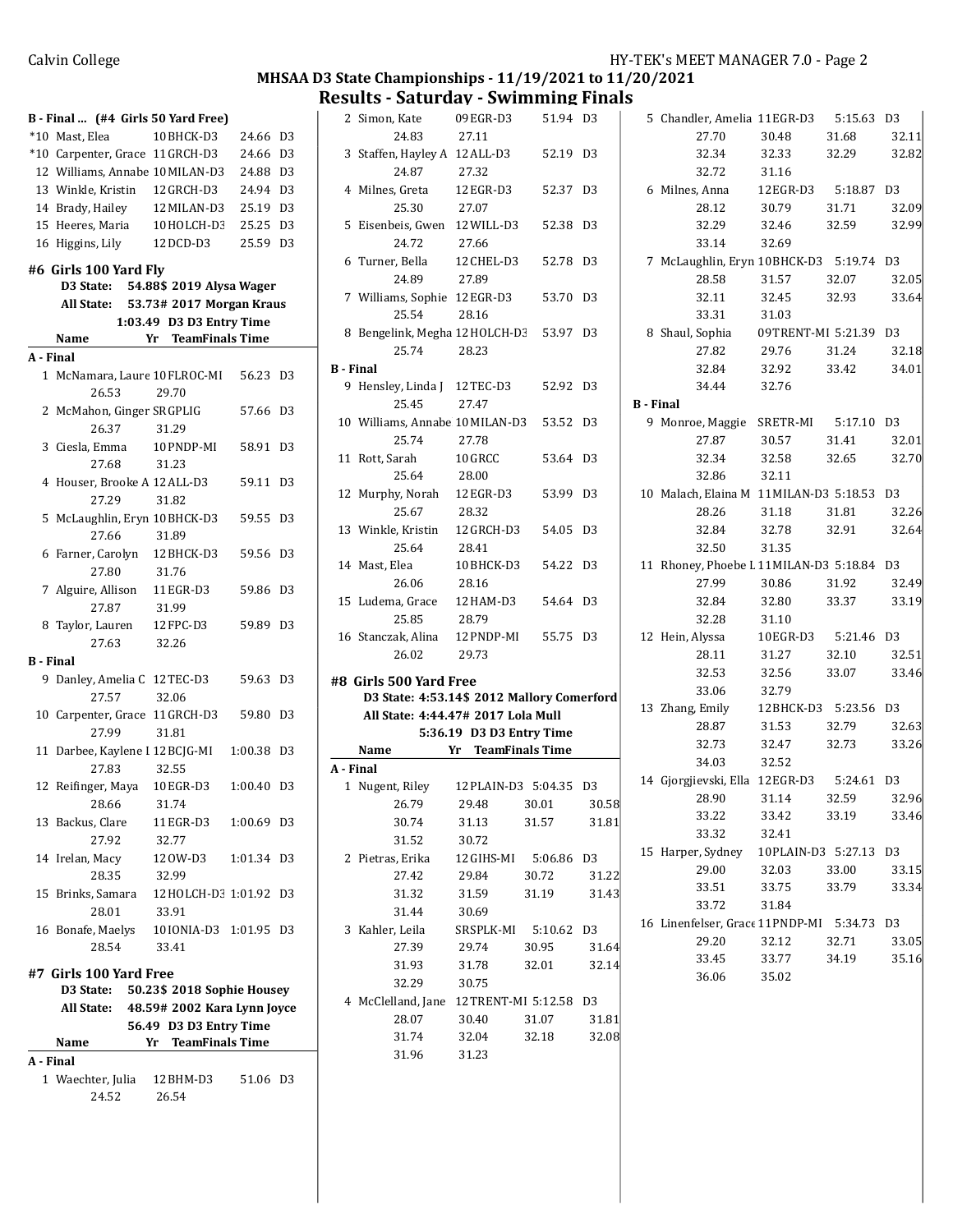# MHSAA D3 State Championships - 11/19/2021 to 11/20/2021 **Results - Saturday - Swimming Finals**<br> $\begin{array}{ccc} 13 & \text{HUC-D3} \\ 1 & \text{HUC-D3} \end{array}$

|                  | #9  Girls 200 Yard Free Relay<br>D3 State: 1:33.89\$ 2016 East Grand Rapids<br>I. Doctor, L. Vanhoven, H. Sanford, G. Higgins |       |                               |                |  |
|------------------|-------------------------------------------------------------------------------------------------------------------------------|-------|-------------------------------|----------------|--|
|                  | All State: 1:32.77# 2002 AA Pioneer                                                                                           |       |                               |                |  |
|                  | K.Joyce, M. Kelly, L. Cole, J.Merte                                                                                           |       |                               |                |  |
|                  |                                                                                                                               |       | 1:46.29 D3 D3 Entry Time      |                |  |
|                  | Team                                                                                                                          |       | <b>Relay</b> Finals Time      |                |  |
| A - Final        |                                                                                                                               |       |                               |                |  |
|                  | 1 EGR-D3                                                                                                                      | A     | 1:36.20 D3                    |                |  |
|                  | Bart, Barbara 12                                                                                                              |       | Murphy, Norah 12              |                |  |
|                  | Milnes, Greta 12                                                                                                              |       | Simon, Kate 09                |                |  |
|                  | 24.48                                                                                                                         | 24.00 | 24.00                         | 23.72          |  |
|                  | 2 BHM-D3                                                                                                                      | A     | 1:37.87 D3                    |                |  |
|                  | Masters, Lilly 12                                                                                                             |       | Waechter, Julia 12            |                |  |
|                  | McKenney, Lena 10                                                                                                             |       | Ballarin, Axelle 10           |                |  |
|                  | 25.00                                                                                                                         | 23.59 | 24.69                         | 24.59          |  |
|                  | 3 HOLCH-D3                                                                                                                    | A     | 1:40.50 D3                    |                |  |
|                  | Heeres, Maria 10                                                                                                              |       | Ryden, Ruthie 9               |                |  |
|                  | DeKievit, Claire 11                                                                                                           |       | Bengelink, Meghan 12          |                |  |
|                  | 25.12                                                                                                                         | 25.72 | 25.60                         | 24.06          |  |
|                  | 4 GRCH-D3                                                                                                                     | A     | 1:40.70 D3                    |                |  |
|                  | Winkle, Kristin 12                                                                                                            |       | Mills, Janie 10               |                |  |
|                  | Enders, Kaylee 11                                                                                                             |       | Carpenter, Grace 11           |                |  |
|                  | 24.96                                                                                                                         | 25.12 | 25.88                         | 24.74          |  |
|                  | 5 ALL-D3                                                                                                                      | A     | 1:40.80 D3                    |                |  |
|                  |                                                                                                                               |       |                               |                |  |
|                  | Houser, Brooke A 12                                                                                                           |       | Antkoviak, Maddie 09          |                |  |
|                  | Brown, Ally A 12<br>25.78                                                                                                     | 25.01 | Staffen, Hayley A 12<br>26.48 | 23.53          |  |
|                  |                                                                                                                               |       |                               |                |  |
|                  | 6 MILAN-D3                                                                                                                    | A     | 1:41.23 D3                    |                |  |
|                  | Brady, Hailey 12                                                                                                              |       | Williams, Annabelle 10        |                |  |
|                  | Rhoney, Phoebe L 11<br>25.37                                                                                                  | 25.10 | Malach, Elaina M 11           | 25.50          |  |
|                  |                                                                                                                               |       | 25.26                         |                |  |
|                  | 7 CHEL-D3                                                                                                                     | A     | 1:42.20 D3                    |                |  |
|                  | Dosey, Amanda 12                                                                                                              |       | Doyle, Paiton 9               |                |  |
|                  | Paddock, Chelsea 12                                                                                                           |       | Turner, Bella 12              |                |  |
|                  | 25.90                                                                                                                         | 25.20 | 26.71                         | 24.39          |  |
|                  | 8 WAY-D3                                                                                                                      | A     | 1:43.30 D3                    |                |  |
|                  | Steuer, Rylie J 12                                                                                                            |       | Wolf, Taylor 10               |                |  |
|                  | Antel, Elliot 10                                                                                                              |       | Reed, Sami 11                 |                |  |
|                  | 25.34 26.24                                                                                                                   |       | 25.98                         | 25.74          |  |
| <b>B</b> - Final |                                                                                                                               |       |                               |                |  |
|                  | 9 DCD-D3                                                                                                                      | A     | 1:42.19 D3                    |                |  |
|                  | Higgins, Lily 12                                                                                                              |       | Chang, Michelle 10            |                |  |
|                  | Khare, Tanisha 11                                                                                                             |       | Shilling, Ainsley 12          |                |  |
|                  | 25.74                                                                                                                         | 25.82 | 26.31                         | 24.32          |  |
|                  | 10 DUN                                                                                                                        | A     | 1:42.25                       | D3             |  |
|                  | Ball, Joslyn R 10                                                                                                             |       | Imo, Kaylee 9                 |                |  |
|                  | O'Connell, Emma K 11                                                                                                          |       | Parry, Lia M 11               |                |  |
|                  | 25.37                                                                                                                         | 26.40 | 25.18                         | 25.30          |  |
| 11               | OW-D3                                                                                                                         | A     | 1:42.41                       | D3             |  |
|                  | Irelan, Macy 12                                                                                                               |       | Brainerd, Amanda 11           |                |  |
|                  | LaMay, Mya 12                                                                                                                 |       | Grinnell, Kate 11             |                |  |
|                  | 25.07                                                                                                                         | 25.40 | 26.03                         | 25.91          |  |
|                  | 12 PLAIN-D3                                                                                                                   | A     | 1:43.15                       | D <sub>3</sub> |  |
|                  | DeLaet, Isabelle 11                                                                                                           |       | French, Elizabeth 10          |                |  |
|                  | Harper, Sydney 10                                                                                                             |       | Nugent, Riley 12              |                |  |
|                  | 26.59                                                                                                                         | 26.16 | 25.93                         | 24.47          |  |
|                  |                                                                                                                               |       |                               |                |  |

|                  | 13 HUC-D3                               | A          | 1:43.18 D3                     |                | #∶ |
|------------------|-----------------------------------------|------------|--------------------------------|----------------|----|
|                  | Sterken, Ella SR                        |            | Dykstra, Abby SR               |                |    |
|                  | Bierling, Corinne FR                    |            | Miedema, Lauren JR             |                |    |
|                  | 25.73                                   | 26.84      | 25.90                          | 24.71          |    |
|                  | 14 TRENT-MI                             | A          | 1:43.65 D3                     |                |    |
|                  |                                         |            | King, Delaney 10               |                |    |
|                  | Mundt, Grace 12                         |            |                                |                | A  |
|                  | Shaul, Sophia 09                        |            | McClelland, Jane 12            |                |    |
|                  | 26.26                                   | 26.63      | 25.20                          | 25.56          |    |
|                  | 15 SPLK-MI                              | A          | 1:45.21 D3                     |                |    |
|                  | Flynn, Avery SR                         |            | Williams, Sadie SR             |                |    |
|                  | Rose, Tegan SO                          |            | Kahler, Leila SR               |                |    |
|                  | 27.00                                   | 26.87      | 26.31                          | 25.03          |    |
|                  | --- PNDP-MI                             | A          | DQ                             |                |    |
|                  | Williams, Alex 11                       |            | Devine, Tori 09                |                |    |
|                  | Hajjar, Rita 10                         |            | Powell, Olivia 10              |                |    |
|                  | 26.17                                   | 26.01      | 25.86                          | 25.28          |    |
|                  |                                         |            |                                |                |    |
|                  | #10 Girls 100 Yard Back                 |            |                                |                |    |
|                  | D3 State: 54.53\$ 2019 Justine Murdock  |            |                                |                |    |
|                  | All State:                              |            | 51.99# 2011 Courtney Bartholon |                |    |
|                  |                                         |            | 1:03.89 D3 D3 Entry Time       |                |    |
|                  | Name                                    |            | Yr TeamFinals Time             |                |    |
| A - Final        |                                         |            |                                |                |    |
|                  |                                         |            |                                |                |    |
|                  | 1 Williams, Sophie 12EGR-D3             |            | 58.19 D3                       |                | В  |
|                  | 27.68                                   | 30.51      |                                |                |    |
|                  | 2 Danley, Amelia C 12TEC-D3             |            | 58.32 D3                       |                |    |
|                  | 28.18                                   | 30.14      |                                |                | 1  |
|                  | 3 Yantz, Ella M                         | 12 BCJG-MI | 58.60 D3                       |                |    |
|                  | 28.01                                   | 30.59      |                                |                |    |
|                  | 4 Jelic, Julijana                       | 10BHCK-D3  | 58.78                          | D <sub>3</sub> | 1  |
|                  | 28.78                                   | 30.00      |                                |                |    |
|                  |                                         |            |                                |                | 1  |
|                  | 5 McGee, Madeline 11IONIA-D3            |            | 58.85 D3                       |                |    |
|                  | 28.43                                   | 30.42      |                                |                | 1  |
|                  | 6 Petrak, Annie 11 HOLCH-D3             |            | 59.08                          | D <sub>3</sub> |    |
|                  | 28.47                                   | 30.61      |                                |                | 1  |
|                  | 7 Stanczak, Alina 12 PNDP-MI            |            | 59.61 D3                       |                |    |
|                  | 28.24                                   | 31.37      |                                |                |    |
|                  | 8 Strain, Hazel                         |            | 09BHCK-D3 1:00.49 D3           |                | 1  |
|                  | 28.90                                   | 31.59      |                                |                |    |
| <b>B</b> - Final |                                         |            |                                |                | 1  |
|                  |                                         |            |                                |                |    |
|                  | 9 Ball, Joslyn R                        | 10DUN      | 1:00.40 D3                     |                |    |
|                  | 29.82                                   | 30.58      |                                |                | #∶ |
|                  | 10 Low, Lilly                           | 10BHM-D3   | 1:00.62                        | D <sub>3</sub> |    |
|                  | 29.19                                   | 31.43      |                                |                | K. |
|                  | 11 Maison, Sierra 12 STAND-MI 1:00.66   |            |                                | D3             |    |
|                  | 29.43                                   | 31.23      |                                |                | L. |
|                  | 12 Christnagel, Natal 12 GIHS-MI        |            | 1:00.88                        | D3             |    |
|                  | 29.63                                   | 31.25      |                                |                |    |
|                  |                                         |            |                                |                | A  |
|                  | 13 Williams, Sam                        | 10EGR-D3   | 1:01.10                        | D3             |    |
|                  | 29.14                                   | 31.96      |                                |                |    |
|                  | 14 Rehman, Zara                         | 9 DCD-D3   | 1:01.11                        | D3             |    |
|                  | 29.29                                   | 31.82      |                                |                |    |
|                  | 15 Farner, Carolyn 12BHCK-D3 1:01.13 D3 |            |                                |                |    |
|                  | 29.57                                   | 31.56      |                                |                |    |
|                  | 16 Norlander, Marin 10DCD-D3            |            | 1:01.83                        | D3             |    |
|                  | 29.91                                   | 31.92      |                                |                |    |
|                  |                                         |            |                                |                |    |

|                  | #11 Girls 100 Yard Breast                                        |                          |                     |                |
|------------------|------------------------------------------------------------------|--------------------------|---------------------|----------------|
|                  | D3 State: 1:02.60\$ 2016 Ileah Doctor                            |                          |                     |                |
|                  | All State: 1:00.56# 2014 Miranda Tucker                          |                          |                     |                |
|                  | Name                                                             | 1:12.89 D3 D3 Entry Time |                     |                |
|                  |                                                                  | Yr TeamFinals Time       |                     |                |
| A - Final        |                                                                  |                          |                     |                |
|                  | 1 McMahon, Ginger SRGPLIG                                        |                          | 1:04.85 D3          |                |
|                  | 30.07                                                            | 34.78                    |                     |                |
|                  | 2 Bart, Barbara                                                  | 12 EGR-D3                | 1:05.41 D3          |                |
|                  | 30.73                                                            | 34.68                    |                     |                |
|                  | 3 Bello, Rachel                                                  | 11BHM-D3                 | 1:06.21             | D <sub>3</sub> |
|                  | 30.94                                                            | 35.27                    |                     |                |
|                  | 4 Reifinger, Maya 10EGR-D3 1:06.59                               |                          |                     | D3             |
|                  | 31.04                                                            | 35.55                    |                     |                |
|                  | 5 Maison, Scarlet B 09STAND-MI 1:07.31                           |                          |                     | D3             |
|                  | 31.64                                                            | 35.67                    |                     |                |
|                  | 6 Chandler, Amelia 11EGR-D3 1:08.47 D3                           |                          |                     |                |
|                  | 31.92                                                            | 36.55                    |                     |                |
|                  | 7 Dobrzelewski, Ro 10GLRD-MI 1:08.92 D3                          |                          |                     |                |
|                  | 31.61                                                            | 37.31                    |                     |                |
|                  | 8 Ciesla, Emma 10PNDP-MI 1:09.52 D3                              |                          |                     |                |
|                  | 32.87                                                            | 36.65                    |                     |                |
| <b>B</b> - Final |                                                                  |                          |                     |                |
|                  | 9 Schafer', Ella 10STJN-MI 1:08.88 D3                            |                          |                     |                |
|                  | 32.59                                                            | 36.29                    |                     |                |
|                  | 10 DeKievit, Claire 11HOLCH-D3 1:09.98                           |                          |                     | D3             |
|                  | 32.35                                                            | 37.63                    |                     |                |
|                  | 11 Kurchak, Sareena 11 STAND-MI 1:10.80 D3                       |                          |                     |                |
|                  | 32.84                                                            | 37.96                    |                     |                |
|                  | 12 Brainerd, Amanda 110W-D3                                      |                          | 1:10.85 D3          |                |
|                  | 33.75                                                            | 37.10                    |                     |                |
|                  | 13 Taylor, Lauren 12 FPC-D3                                      |                          | 1:11.35 D3          |                |
|                  | 33.07                                                            | 38.28                    |                     |                |
|                  | 14 Wolf, Taylor                                                  | 10 WAY-D3  1:11.64  D3   |                     |                |
|                  | 33.27                                                            | 38.37                    |                     |                |
|                  | 15 Schaefer, Katarin; 10STJN-MI 1:11.70 D3                       |                          |                     |                |
|                  | 33.72                                                            | 37.98                    |                     |                |
|                  | 16 Brink, Maddie 11HOLCH-D3 1:12.21 D3                           |                          |                     |                |
|                  | 33.65                                                            | 38.56                    |                     |                |
|                  |                                                                  |                          |                     |                |
|                  | #12 Girls 400 Yard Free Relay<br>D3 State: 3:27.85\$ 2016 Marion |                          |                     |                |
|                  | K. Swantek, G.Granta, L.Biglin, S.Schott                         |                          |                     |                |
|                  | All State: 3:23.51# 2018 Harrison-Farmingto                      |                          |                     |                |
|                  | L.Munson, E. Inch, M. Greaves, A.Turak                           |                          |                     |                |
|                  |                                                                  | 3:56.29 D3 D3 Entry Time |                     |                |
|                  | Team                                                             | Relay                    | <b>Finals Time</b>  |                |
| A - Final        |                                                                  |                          |                     |                |
|                  | 1 EGR-D3                                                         | A                        | 3:31.14 D3          |                |
|                  | Alguire, Allison 11                                              |                          | Williams, Sophie 12 |                |
|                  | Milnes, Greta 12                                                 |                          | Simon, Kate 09      |                |
|                  | 25.17                                                            | 53.53                    | 25.23               | 53.31          |
|                  | 24.72                                                            | 52.08                    | 24.75               | 52.22          |
|                  |                                                                  |                          |                     |                |
|                  |                                                                  |                          |                     |                |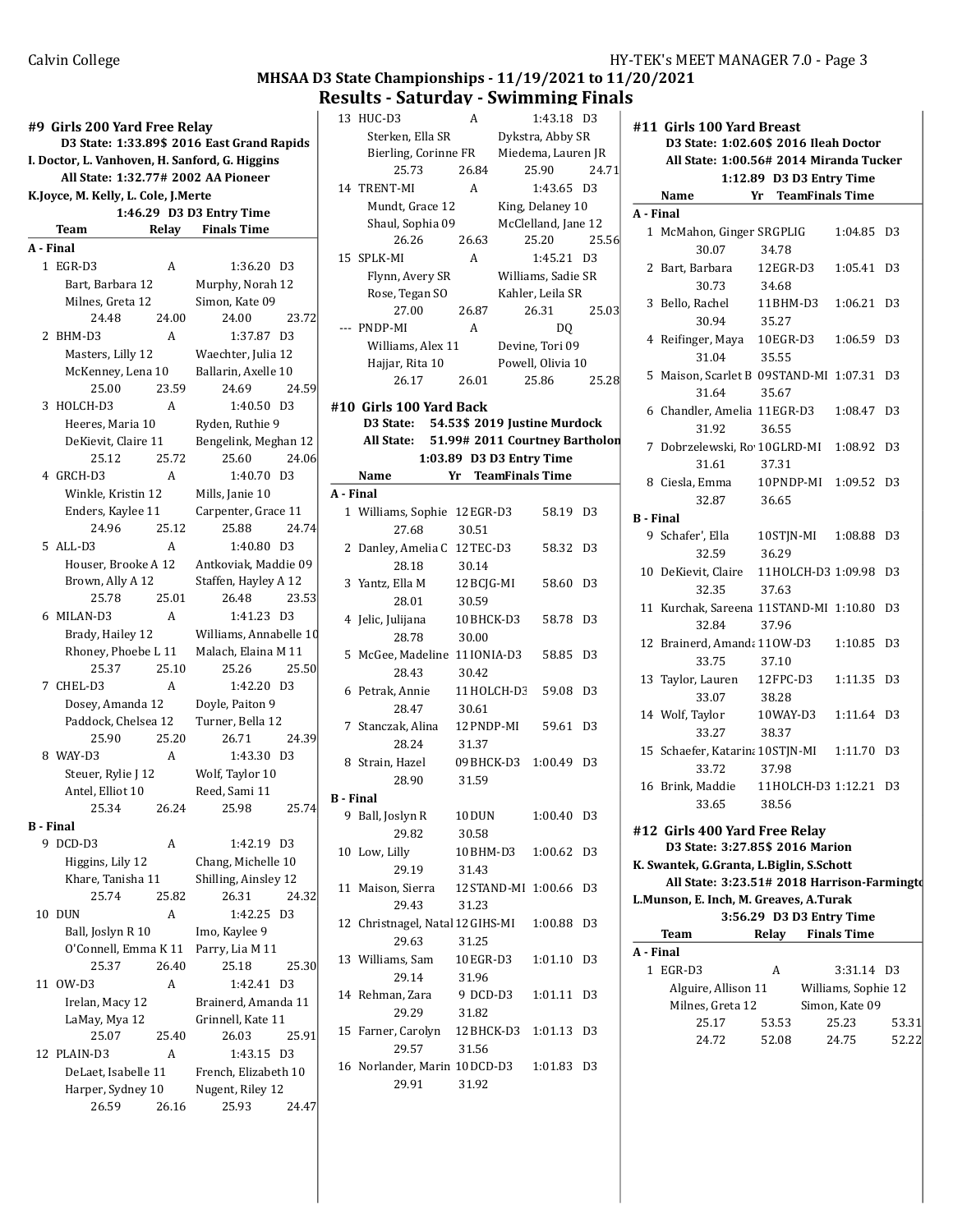### MHSAA D3 State Championships - 11/19/2021 to 11/20/2021

|    | A - Final  (#12 Girls 400 Yard Free Relay)   |              |                                                                                        |                |   |
|----|----------------------------------------------|--------------|----------------------------------------------------------------------------------------|----------------|---|
|    | 2 BHM-D3                                     | A            | 3:34.34 D3                                                                             |                |   |
|    | Masters, Lilly 12                            |              | Waechter, Julia 12                                                                     |                |   |
|    |                                              |              | McKenney, Lena 10 Bello, Rachel 11                                                     |                |   |
|    | 25.92                                        | 54.46        | 24.99                                                                                  | 51.82          |   |
|    | 25.65                                        | 54.11        | 25.97                                                                                  | 53.95          |   |
| 3  | BHCK-D3                                      | A            | 3:40.11                                                                                | D3             |   |
|    | McLaughlin, Eryn 10                          |              | Strain, Hazel 09                                                                       |                |   |
|    | Mast, Elea 10                                |              | Farner, Carolyn 12                                                                     |                |   |
|    | 26.11                                        | 55.39        | 26.37                                                                                  | 55.81          |   |
|    | 25.21<br>$4$ ALL-D3                          | 54.30        | 26.28                                                                                  | 54.61          |   |
|    |                                              | A            | 3:40.43 D3                                                                             |                |   |
|    |                                              |              | Houser, Brooke A 12 Antkoviak, Maddie 09<br>Reimink, Mikayla K 10 Staffen, Hayley A 12 |                |   |
|    | 26.88                                        | 56.64        | 26.32                                                                                  | 55.95          |   |
|    | 26.43                                        | 55.88        | 24.08                                                                                  | 51.96          |   |
|    | 5 MILAN-D3                                   | A            | 3:40.64 D3                                                                             |                |   |
|    | Malach, Elaina M 11                          |              | Brady, Hailey 12                                                                       |                |   |
|    |                                              |              | Rhoney, Phoebe L 11 Williams, Annabelle 10                                             |                |   |
|    | 26.51                                        | 55.32        | 26.33                                                                                  | 56.17          |   |
|    | 26.41                                        | 55.68        | 25.77                                                                                  | 53.47          |   |
|    | 6 HOLCH-D3                                   | $\mathsf{A}$ | 3:42.36 D3                                                                             |                | S |
|    | Heeres, Maria 10                             |              | Grotenhuis, Lauren 11                                                                  |                |   |
|    | Brinks, Samara 12                            |              | Bengelink, Meghan 12                                                                   |                |   |
|    | 26.25                                        | 55.45        | 27.05                                                                                  | 56.98          |   |
|    | 26.55                                        | 56.72        | 24.98                                                                                  | 53.21          |   |
|    | 7 DCD-D3                                     | A            | 3:43.00 D3                                                                             |                |   |
|    | Higgins, Lily 12                             |              | Khare, Tanisha 11                                                                      |                |   |
|    | Norlander, Marin 10                          |              | Shilling, Ainsley 12                                                                   |                |   |
|    | 26.51                                        | 55.42        | 27.00                                                                                  | 56.87          |   |
|    | 26.71                                        | 56.18        | 25.68                                                                                  | 54.53          |   |
| 8. | GRCH-D3                                      | A            | 3:45.76 D3                                                                             |                |   |
|    |                                              |              | Carpenter, Grace 11 Mills, Janie 10                                                    |                |   |
|    |                                              |              | VanderHeide, Katelyn ( Winkle, Kristin 12                                              |                |   |
|    | 26.53                                        | 55.20        | 26.20                                                                                  | 56.47          |   |
|    | 27.64                                        | 59.86        | 25.27                                                                                  | 54.23          |   |
|    | <b>B</b> - Final                             |              |                                                                                        |                |   |
|    | 9 BCJG-MI                                    | A            | 3:43.08 D3                                                                             |                |   |
|    | Yantz, Ella M 12                             |              | Darbee, Kaylene L 12                                                                   |                |   |
|    | Leasure, Olivia B 11                         |              | Lang, Aubrey E 10                                                                      |                |   |
|    | 25.18                                        | 53.26        | 26.25                                                                                  | 55.48          |   |
|    | 27.23                                        | 56.98        | 27.58                                                                                  | 57.36          |   |
|    | 10 TEC-D3                                    | A            | 3:43.66                                                                                | D3             |   |
|    | Sanders, Makayla 11                          |              | Dawley, Kylie E 12                                                                     |                |   |
|    | Danley, Amelia C 12                          |              | Hensley, Linda J 12                                                                    |                |   |
|    | 26.40                                        | 56.49        | 27.77                                                                                  | 58.33          |   |
|    | 26.87                                        | 56.39        | 24.76                                                                                  | 52.45          |   |
| 11 | <b>DUN</b>                                   | A            | 3:44.02                                                                                | D <sub>3</sub> |   |
|    | O'Connell, Emma K 11<br>Hernandez, Emerson C |              | Parry, Lia M 11                                                                        |                |   |
|    | 26.78                                        | 56.16        | Roggelin, Madeline A 1<br>26.24                                                        |                |   |
|    | 26.90                                        | 57.10        | 26.11                                                                                  | 55.56<br>55.20 |   |
| 12 | PNDP-MI                                      | A            | 3:45.02 D3                                                                             |                |   |
|    | Williams, Alex 11                            |              | Powell, Olivia 10                                                                      |                |   |
|    | Gruden, Elizabeth 12                         |              | Ciesla, Emma 10                                                                        |                |   |
|    | 27.31                                        | 57.01        | 26.41                                                                                  | 56.74          |   |
|    | 26.44                                        | 56.58        | 26.26                                                                                  | 54.69          |   |
|    |                                              |              |                                                                                        |                |   |

|            | Results - Saturday - Swimming Finals                      |                |                          |                |
|------------|-----------------------------------------------------------|----------------|--------------------------|----------------|
|            | 13 PLAIN-D3                                               | A              | 3:46.94 D3               |                |
|            | DeLaet, Isabelle 11                                       |                | French. Elizabeth 10     |                |
|            | Harper, Sydney 10                                         |                | Nugent, Riley 12         |                |
|            | 27.61                                                     | 58.22          | 27.43                    | 58.52          |
|            | 27.09                                                     | 57.00          | 24.83                    | 53.20          |
|            | 14 STJN-MI                                                | A              | 3:47.38                  | D <sub>3</sub> |
|            | Voisinet, Laney 12                                        |                | Ott, Natalie 09          |                |
|            | Schaefer, Katarina 10                                     |                | Schafer', Ella 10        |                |
|            | 27.61                                                     | 57.56          | 28.52                    | 59.02          |
|            | 27.15                                                     | 57.26          | 25.81                    | 53.54          |
|            | 15 OW-D3                                                  | A              | 3:48.52 D3               |                |
|            | Aurara-Erazo, Britney                                     |                | Grinnell, Kate 11        |                |
|            | Brainerd, Amanda 11<br>28.17                              |                | Irelan, Macy 12<br>27.53 |                |
|            | 27.21                                                     | 59.09<br>57.27 | 25.73                    | 57.00<br>55.16 |
| ---        | CHEL-D3                                                   | A              | DQ                       |                |
|            | Dosey, Amanda 12                                          |                | Doyle, Paiton 9          |                |
|            | Monahan, Riley 11                                         |                | Turner, Bella 12         |                |
|            | 26.74                                                     | 59.88          | 27.29                    | 56.74          |
|            | 26.79                                                     | 57.04          | 24.45                    | 52.29          |
|            |                                                           |                |                          |                |
|            | Scores - Women                                            |                |                          |                |
|            | Women - Team Rankings - Through Event 12                  |                |                          |                |
| 1.         | East Grand Rapids                                         |                |                          | 444            |
| 2.         | <b>Bloomfield Hills Marian</b>                            |                |                          | 193            |
|            | 3. Cranbrook Kingswood                                    |                |                          | 165.5          |
|            | 4. Holland Christian                                      |                |                          | 144            |
| 5.         | Allegan High School                                       |                |                          | 117            |
| 6.         | Milan High School                                         |                |                          | 109            |
| 7.         | Tecumseh High School                                      |                |                          | 96             |
| 8.         | John Glenn Swimmming & Diving                             |                |                          | 87             |
|            | 9. Plainwell High School                                  |                |                          | 75             |
| 10.        | Grand Rapids Christian High                               |                |                          | 73.5           |
| 11.        | Detroit Country Day School                                |                |                          | 73             |
| 12.        | Trenton High School                                       |                |                          | 69             |
|            | 12. Pontiac Notre Dame Prep Girls                         |                |                          | 69             |
| 15.        | 14. Chelsea High School<br>Standish-Sterling Central      |                |                          | 57<br>52       |
| 16.        | Dundee                                                    |                |                          | 49             |
| 17.        | Grosse Ile High School Swim                               |                |                          | 45             |
| 18.        | Otsego                                                    |                |                          | 41             |
| 19.        | <b>Grosse Pointe Liggett</b>                              |                |                          | 39             |
| 20.        | Flat Rock High School                                     |                |                          | 33             |
| 21.        | St Johns Highschool                                       |                |                          | 32             |
| 21.        | Spring Lake High School                                   |                |                          | 32             |
| 23.        | Williamston High School                                   |                |                          | 31             |
| 24.        | Owosso High School                                        |                |                          | 28             |
| 25.        | Ionia High School                                         |                |                          | 27             |
| 25.        | Eaton Rapids High School                                  |                |                          | 27             |
| 27.        | Wayland                                                   |                |                          | 25             |
| 28.        | Powers Catholic High School                               |                |                          | 23             |
| 29.<br>30. | <b>Grand Rapids Catholic Central</b><br>Hamilton HS Girls |                |                          | 21<br>13       |
| 31.        | Gaylord High School                                       |                |                          | 12             |
| 32.        | Unity Christian                                           |                |                          | 9              |
| 33.        | South Haven Women's Swimming                              |                |                          | 5              |
| 34.        | Bishop Foley High School                                  |                |                          | 3              |
| 35.        | Grandville Calvin Christian HS                            |                |                          | 2              |